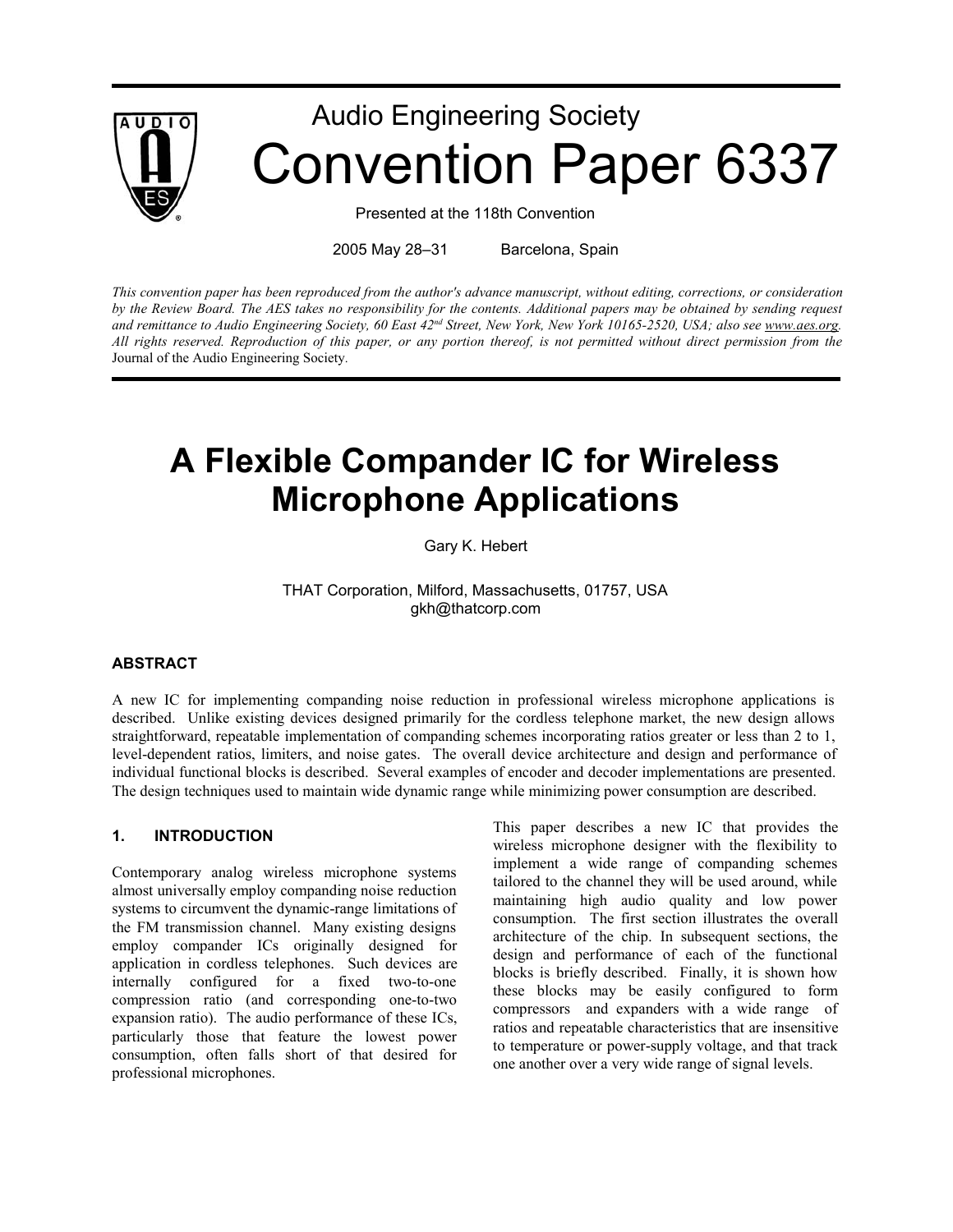

Figure 1: Compander IC Block Diagram

#### **2. IC ARCHITECTURE**

Figure 1 is an equivalent block diagram of the new integrated circuit. The functional blocks include an exponentially-controlled voltage-controlled amplifier (VCA), a logarithmic-output, true-RMS-level detector, a proportional-to-absolute-temperature (PTAT) voltage reference, a buffered mid-supply reference, and four operational amplifiers. The design and performance of each is briefly described below.

#### **2.1 VCA**

The VCA topology is substantially similar to that described in a previous paper [1]. The circuit accepts a current input via a virtual ground (at pin 23 in Figure 1), and delivers a current output into the virtual ground created by current-to-voltage converter opamp OA3 (at pin 21 in Figure 1). The VCA inherently has two opposing-polarity control ports, shown as  $E_{C^+}$  and  $E_{C^-}$ in Figure 1. The current gain of the VCA as a function of the voltage difference between the control ports is:

$$
Iout/lin = exp(VC/2VT)
$$
 (1)

Where  $V_c$  is the voltage difference between the  $E_{C+}$ and  $E_C$ - control ports, and  $V_T$  is the "thermal voltage"  $kT/q$ . In the current design the voltage at the E<sub>C</sub>control port is held constant at a mid-supply reference voltage, while all gain control occurs via the  $E_{C+}$ control port.

If we define the VCA current gain in dB as:

$$
dBgain = 20 \log(I_{\text{OUT}}/I_{\text{IN}})
$$
 (2)

then, it follows that:

$$
dBgain = 20 \log[exp(V_C/2V_T)] \tag{3}
$$

and, at room temperature of  $300^{\circ}$  K:

$$
dBgain = \frac{10V_C}{V_T} \log(e) = V_C/(5.99 \text{ mV})
$$
 (4)

Thus, the VCA gain is linear in dB with a 6 mV/dB scaling at room temperature.

Input voltages are converted to currents by an external impedance connected to pin 21. The maximum input and output currents that the VCA can accept are a function of an internal bias current. In the new design this bias current is made a function of the power-supply voltage such that signal handling capability is proportional to supply voltage. Thus, when the supply voltage is low, and, consequently, surrounding circuitry has less voltage excursion capability, the VCA standby current is reduced. This results in lower total power supply current for the IC, which is particularly appropriate in the case of a compressor in a battery-powered wireless microphone. When the supply voltage is higher, signal-current handling capability is increased, which is appropriate for the case of an expander in a line-powered wireless microphone receiver.

The gain-control range of the VCA exceeds 140 dB (from  $-90$  dB to  $+50$  dB). It is limited at the lower extreme by the onset of saturation in one or more of the gain-cell transistors. It is limited at the upper extreme by the gain-bandwidth product, which begins to roll off the upper end of the audio band at gains above 50 dB. In a typical application circuit with a  $+5$  V power supply and 20-kohm resistors for input voltage-to-current conversion and output current-to-voltage conversion, distortion is typically less than .05% for signals up to just before the clip level of 3.5 Vrms. At unity gain, with the same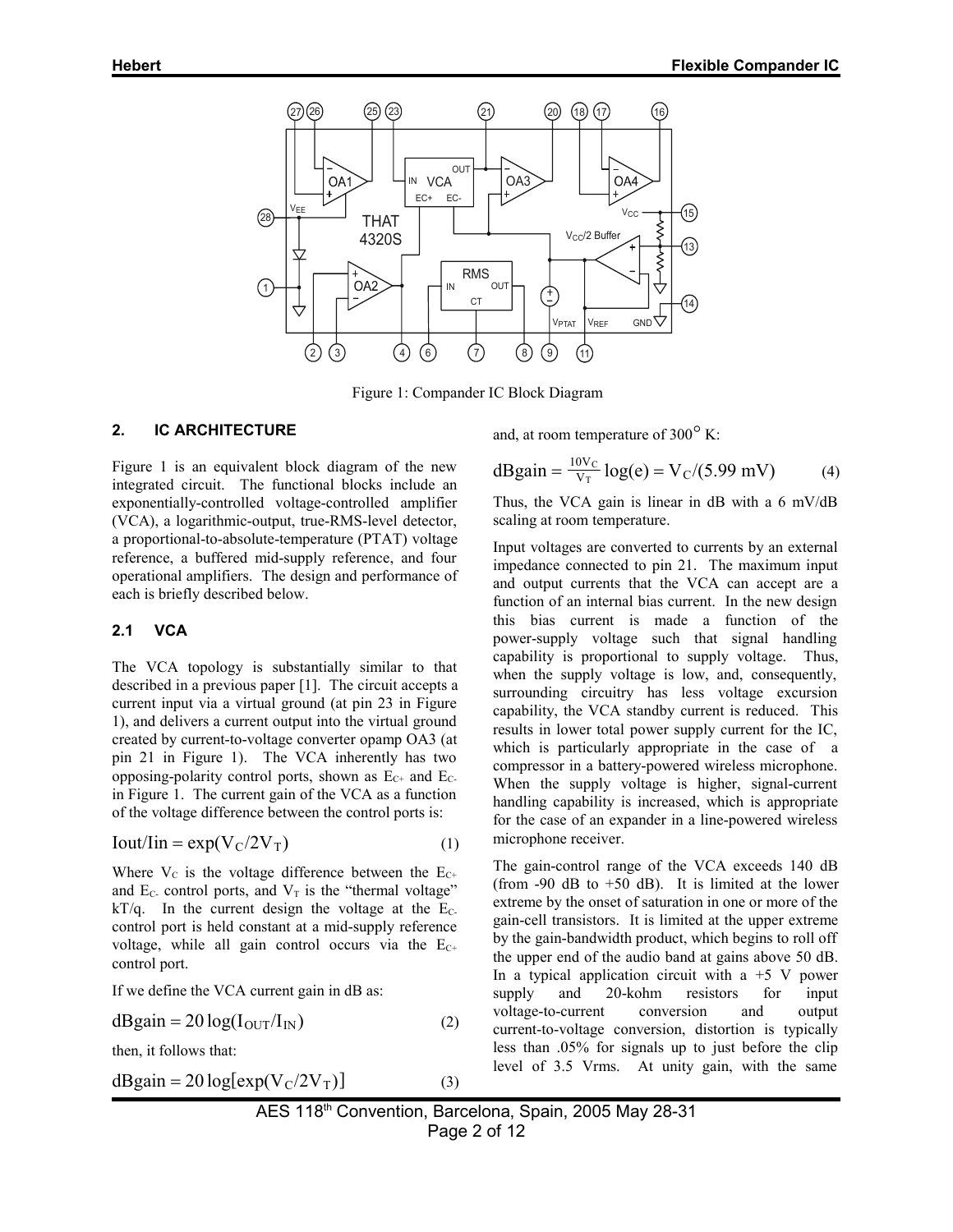application circuit, the output noise in a 22 Hz to 22 kHz bandwidth is -98 dBV, and varies with gain as described in reference [1].

#### **2.2 RMS-Level Detector**

The true-RMS-level detector is a logarithmic-output

$$
V_{RMS} = -\frac{V_T}{\tau}t + 2V_T \ln(\sqrt{\frac{1}{\tau}} \int (\frac{I_{IN}}{I_0})^2 \exp(\frac{t}{\tau}) dt),
$$
  
where  $\tau = \frac{V_T C_T}{I_0}$  (7)

Equation (7) shows that the voltage  $V_{RMS}$  is proportional to twice the logarithm of the exponentially time-weighted RMS level of the input current, Also,



Figure 2: RMS-Level Detector Simplified Schematic

type using a log-domain filter to implement the averaging time constant. The theoretical operation is well-described mathematically in reference [2]. A simplified schematic of the topology is shown in Figure 2.

The circuit accepts an input current via a virtual ground (at pin 6 in Figure 2). The input current is full-wave rectified and the resulting output current is the logging circuit around OA1 in Figure 2. The voltage at the output of OA1 (with respect to  $V_{REF}$ ) is:

$$
V_{OA1} = 2V_T \ln(\frac{|I_{IN}|}{I_S}) - V_T \ln(\frac{I_0}{I_S})
$$
 (5)

where  $I_{IN}$  is the input current to the detector,  $I_0$  is an internal reference current, and I<sub>s</sub> is the saturation current of diodes  $D_1$ ,  $D_2$ ,  $D_3$ , and  $D_4$  in Figure 2, which are all assumed to be identical. This may be rewritten:

$$
V_{OA1} = V_T \ln(\frac{|I_{IN}|}{I_S})^2 - V_T \ln(\frac{I_0}{I_S})
$$
 (6)

Diode  $D_3$ , current source  $I_2$ , and external capacitor  $C_T$ form a log-domain filter. Such filters are a type of externally linear, internally nonlinear filters, that, "when placed between a log converter and an anti-log converter (exponentiator), will cause the system to act as a linear filter" [3]. Using the approach illustrated in reference [2], it may be shown that the voltage  $V_{RMS}$  at the cathode of log-filter diode  $D_3$  (and at the output of buffer opamp  $OA<sub>2</sub>$ ) is:

when the steady-state RMS level of the input current is equal to the reference current  $I_{0}$ ,  $V_{RMS} = 0$ . It's worth noting that the log filter behaves as a single-pole lowpass filter with a cutoff frequency of  $f_c = 1/(2\pi\tau)$ . Thus, the integration time constant of the detector may be set via the external capacitor  $C_T$ .

As also illustrated in reference [2], for steady-state input currents whose frequency components fi all satisfy:  $f_i \gg 1/(2\pi\tau)$ , equation (7) may be further simplified to:

$$
V_{RMS} = 2V_T \ln \sqrt{\left(\frac{I_{INRMS}}{I_0}\right)^2} = 2V_T \ln\left(\frac{I_{INRMS}}{I_0}\right)(8)
$$

where  $I_{INRMS}$  is the true-RMS value of the input current. In this case, the fundamental frequency of the input waveform is substantially greater than the cutoff frequency of the log filter,  $(1/2\pi\tau)$ , and, thus, ac ripple components are substantially attenuated, leaving a dc output.

As mentioned above, the reference current  $I_0$  defines the input current for which the detector output is 0 V (the 0 dB reference). In the new design, the value of master current source that is mirrored to the current sources at the cathodes of  $D_3$  and  $D_4$  in Figure 2 are trimmed at wafer level such that the reference input current is within  $+/-1.3$  dB of the nominal value of 7.5 uA. Care is taken to ensure that this current does not vary substantially with power-supply voltage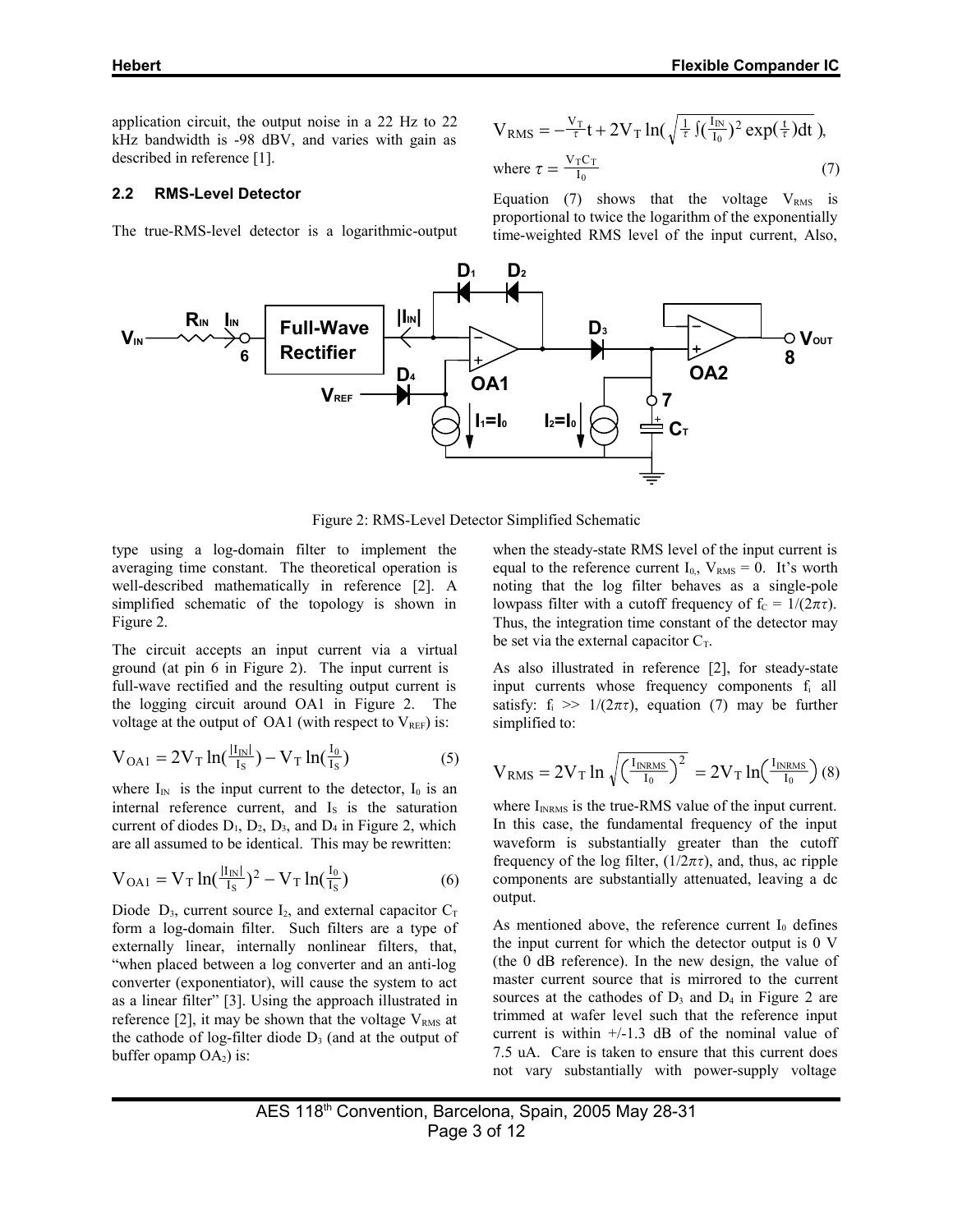(typically less than  $+/0.3\%$  over a 5 V to 15 V range) and to be relatively constant with temperature (typically less than  $+/0.5\%$  from  $0^{\circ}$  to  $80^{\circ}$  C).

The detector linearity is typically better than  $+/-0.25$  dB (guaranteed to be  $+/-0.5$  dB) over a 40 dB input range centered around the reference level of 7.5 uA RMS. Linearity over the 74 dB input range from 200 nA RMS to 1 mA RMS is typically better than +/-1 dB. Bandwidth exceeds the audio range over this range of input levels.

If we define the dB value of the RMS level of the detector input current with respect to the reference current,  $I_0$ , as:

$$
dB_{RMS} = 20 \log \left( \frac{I_{INRMS}}{I_0} \right) \tag{9}
$$

then, from equation (8), we may write:

$$
dB_{RMS} = 20 \log \left[ \exp \left( \frac{V_{RMS}}{2V_T} \right) \right]
$$
 (10)

and, at room temperature of 300° K:

$$
dB_{RMS} = V_{RMS}/(5.99 \text{ mV})
$$
 (11)

Thus, the VCA gain-control-port scaling and RMS-level detector output scaling are identical. Moreover, since they share the same silicon, they track extremely well over temperature.

Since the RMS-level detector is responsive to the total power in a waveform, it is independent of phase shifts in individual frequency components in the waveform (for frequencies well above the cutoff frequency of the integration filter.) This has advantages in wireless microphone compander applications, since phase shifts in the FM transmission channel will not cause mistracking of the expander.

#### **2.3 PTAT Voltage Reference**

As shown above, the RMS-level detector output scaling and the VCA control-port scaling both have terms proportional to absolute temperature arising from the "T" in  $V_T = kT/q$ . If the detector output is connected directly to the VCA control port, as it would be in a fixed-ratio compressor or expander, all is well, since the temperature coefficients will cancel. Often, however, it is desirable to introduce thresholds in the input-output transfer where the compression or expansion ratio changes as a function of level. Also, it is often desirable to offset the VCA gain with a dc voltage. In these cases, a source of dc voltage independent of the power-supply voltage, and with a

PTAT coefficient, allows implementation of these features in a temperature independent manner.



Figure 3: PTAT Generator Simplified Schematic

Figure 3 is a simplified schematic of the PTAT voltage reference in the new IC. The circuit buffers the mid-supply reference voltage,  $V_{REF}$ , and adds a PTAT offset of approximately -72 mV at room temperature. The 2-to-1 ratio in emitter areas of current-mirror transistors  $Q_3$  and  $Q_4$  force the collector currents of input transistors  $Q_1$  and  $Q_2$  to differ by a factor of 2. Thus, Q1, with 8X emitter area, has a collector current of  $I_{BIAS}/3$ , while  $Q_2$ , with 1X emitter area has a collector current of  $2I_{BIAS}/3$ . By inspection:

$$
V_{PTAT} = V_{REF} + V_{BE1} - V_{BE2}
$$
 (12)

where  $V_{BE1}$  and  $V_{BE2}$  are the base-emitter voltages of  $Q_1$ and  $Q_2$ , respectively. Therefore:

$$
V_{\text{PTAT}} = V_{\text{REF}} + V_{\text{T}} \ln \left( \frac{I_{\text{BIAS}}}{24I_{\text{S}}} \right) - V_{\text{T}} \ln \left( \frac{2I_{\text{BIAS}}}{3I_{\text{S}}} \right)
$$
  
=  $V_{\text{REF}} - V_{\text{T}} \ln(16) = V_{\text{REF}} - 72 \text{ mV}$  (13)

where  $I_s$  is the saturation current of  $Q_2$ , and  $Q_1$  is assumed to have a saturation current of  $8I_s$ . The nominal -72 mV (at  $300^{\circ}$  K) offset from  $V_{REF}$  has precisely the same PTAT temperature coefficient as the VCA control-port scaling and RMS-level detector output scaling, and tracks well since it originates from exactly the same source -- differences in base-emitter voltages of transistors on the same piece of silicon. It's worth noting (see equations (4) and (10)) that the value of V<sub>PTAT</sub> represents -12 dB of VCA current gain or RMS-detector output voltage.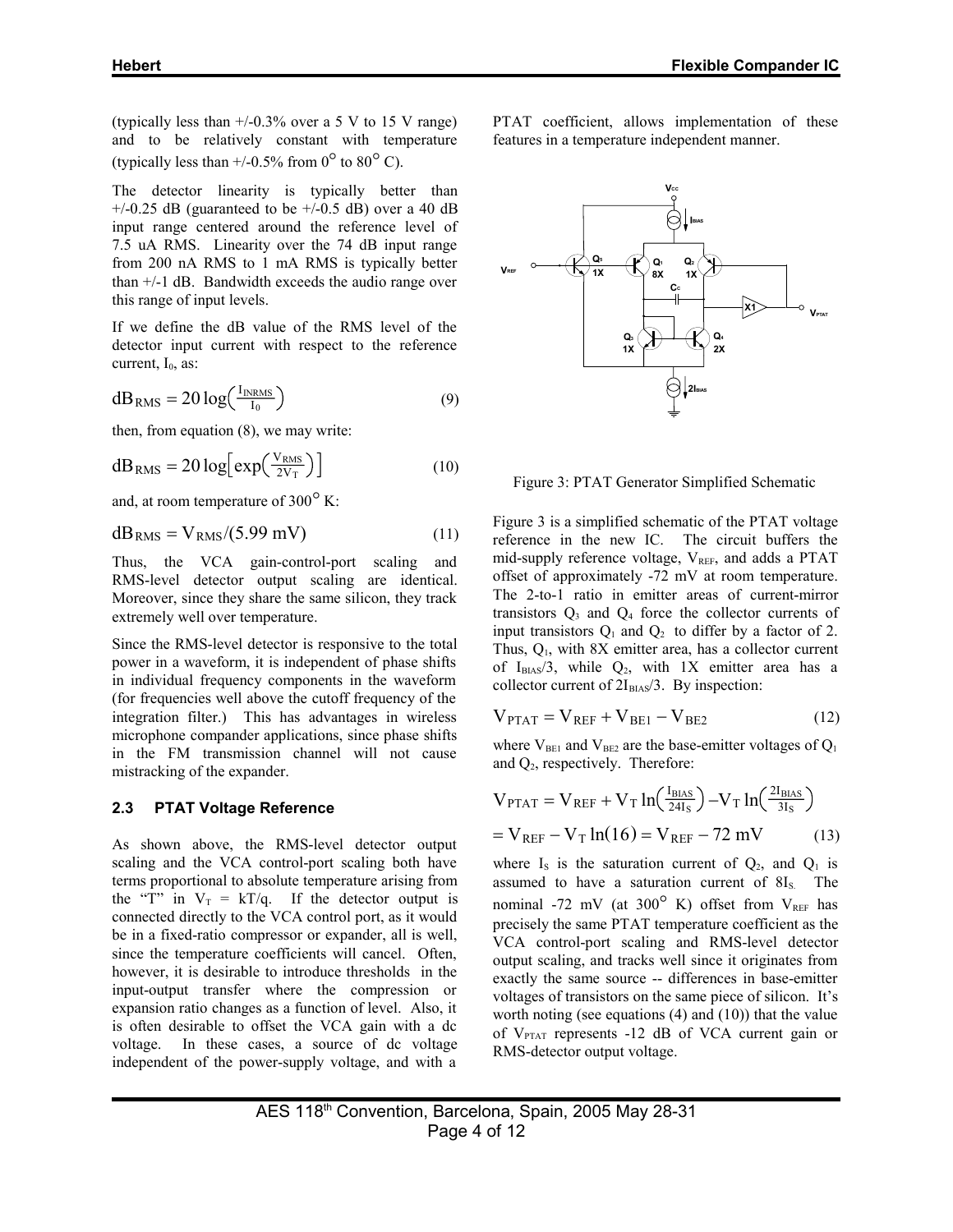Transistor  $Q_5$  in Figure 3 serves to keep the voltage across the  $Q_1$  -  $Q_4$  cell independent of supply voltage, assuring that the output voltage is as well. The input bias current of the output buffer is designed to be nominally  $2I_{BIAS}/\beta_{NPN}$  to compensate for the  $I_{BIAS}/\beta_{NPN}$ supplied from the collector of  $Q_3$  to the bases of  $Q_3$  and Q4. Compensation capacitor Cc keeps the loop stable for capacitive loads up to 180 pF.

# 2.4 Mid-Supply V<sub>REF</sub> Buffer

The new IC is designed primarily for single-supply applications (though dual supply use is not precluded), since this is the most common configuration in battery-powered wireless products. Hence, the chip contains a buffered mid-supply reference voltage to which all signals are referred. This is shown in Figure 1 as the "Vcc/2 Buffer", along with voltage divider between Vcc and ground which feeds its input. The input of the buffer is brought out to an external pin (pin 13 in Figure 1) to allow an external capacitor to be connected from this node to ground to filter out power supply noise and thermal noise from the 20 kohm divider resistors. The resulting output noise with a 22 uF filter capacitor is around 7 nV/ $\forall$ Hz over most of the audio bandwidth.

The buffer opamp is unconventional in that it is externally compensated by a load capacitance connected from its output (at pin 11 in Figure 1) to ground. This was done in recognition of the fact that these ICs will, in the case of a wireless microphone handset or belt pack, coexist with an FM transmitter in very close proximity. This is a particular concern with the VCA, which is a multiplier with two very sensitive gain-control ports (6 mV/dB, remember) that will multiply the audio signal. Since one of these control ports is tied directly to  $V_{REF}$ , robust RF bypassing of this node is desirable. In this design, a minimum 10 nF capacitive load is required on the output, providing frequency compensation and RF bypassing simultaneously, with no concern for opamp stability in driving capacitive loads. This approach ensures that the source impedance presented at the buffer output continues to decrease with increasing frequency, at least up to the capacitor's self-resonant frequency.

# **2.5 Control-Voltage Buffer Opamp**

Opamp OA2 in Figure 1 is internally connected to the positive-sense control port of the VCA. It is intended to provide a low-impedance drive to the VCA control port, which is necessary for low distortion. For the reasons cited above, it is also externally compensated via a load capacitance connected between its output (pin 4 in Figure 1) and ground. It's electrically identical to the  $V_{REF}$  buffer.

# **2.6 Low-Voltage-Noise Opamp**

Opamp OA1 in Figure 1 is designed for relatively low input voltage noise, typically 4.5 nV/ $\sqrt{Hz}$ . One of its intended applications is as the preamplifier for low-impedance sources such as dynamic microphone capsules. In a typical wireless microphone, the maximum dynamic range is set by this stage of amplification. The output of this preamp will be fed to the noise-reduction compressor, after which noise is of much less concern. For this reason, OA1 has its negative power supply terminal brought to a separate pin on the package (pin 28 in Figure 1). To maximize system dynamic range, a separate negative supply voltage may be connected to this pin, while the rest of the IC is powered from the positive supply only. Since OA1 consumes only about 600 uA of the IC's total supply current, a simple voltage inverter may be employed to create the low-current negative supply rail. This will more than double the available voltage swing capability at OA1's output, increasing the dynamic range by more than 6 dB. (Changing from a single  $+5$  V power supply to  $+/-5$  V supplies increases the maximum swing at OA1's output from +4 dBu to +11.75 dBu.) If OA1's output voltage is converted to a current and then compressed, this dynamic range can be preserved through the system.

OA1 is otherwise designed to be suitable for audio use, with a gain-bandwidth product of 13 MHz and a slew rate of 4 V/usec.

# **2.7 Other Opamps**

Opamps OA3 and OA4 in Figure 1 are electrically identical general-purpose opamps. OA3 is internally connected for use as the current-to-voltage converter at the VCA output, with its inverting input connected to the VCA output , and its non-inverting input connected to V<sub>REF</sub>.

OA4 is an uncommitted opamp available for sidechain or signal processing. Since these opamps have somewhat higher input voltage noise (10.5 nV/ $\sqrt{Hz}$ ) than OA1, but feature lower input current noise  $(0.3 \text{ pA}/\sqrt{\text{Hz}} \text{ vs. } 0.9 \text{ pA}/\sqrt{\text{Hz}})$ , OA4 is more suitable for use as a preamplifier for higher impedance sources such as passive electric guitar pickups.

OA3 and OA4 have typical gain-bandwidth products of 7.3 MHz and slew rates of 3.2 V/usec.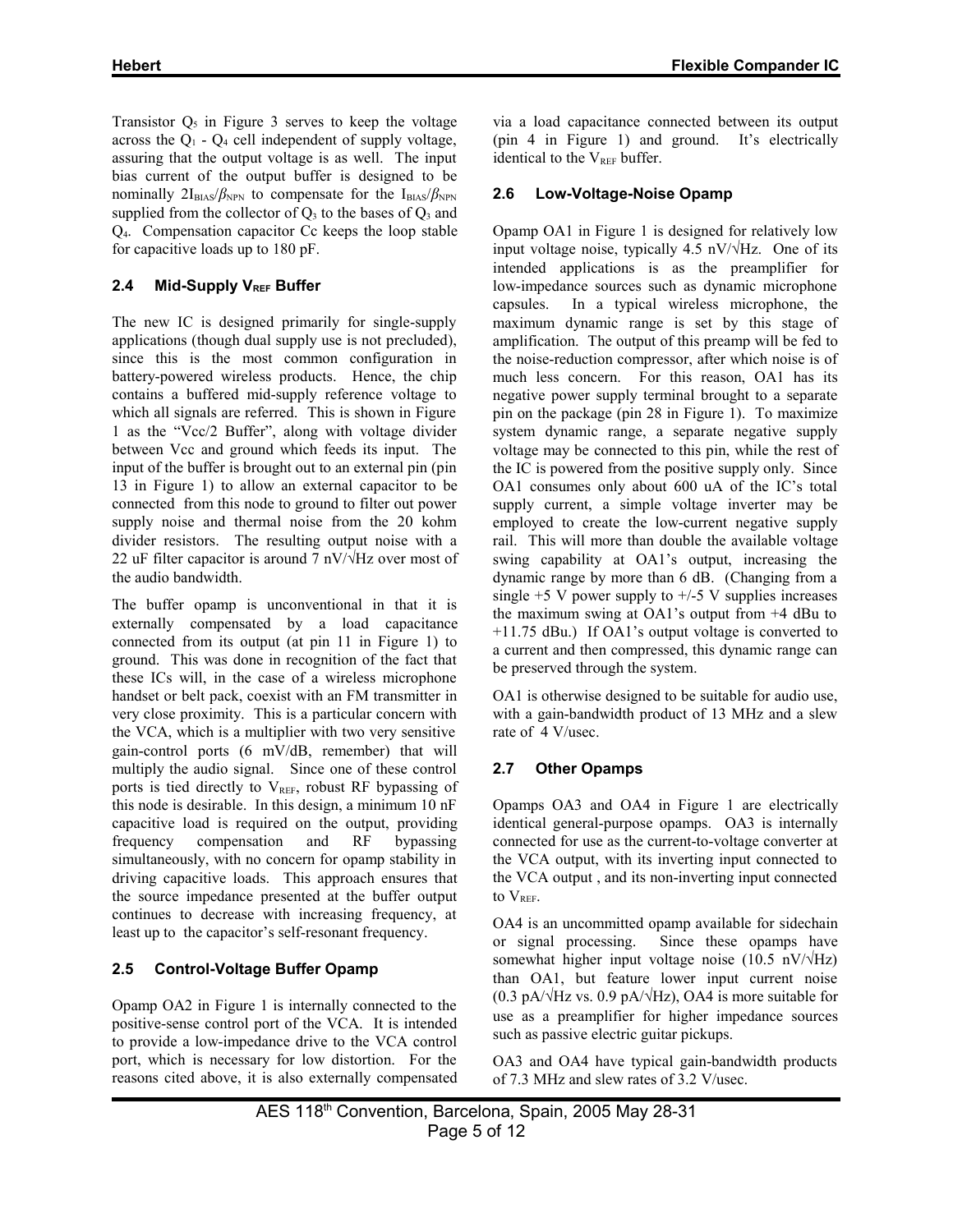#### **3. APPLICATIONS**

The following sections illustrate some of the ways in which this new IC may be configured to implement noise-reduction compressors and expanders tailored to the requirements of the channel that they will be used around.

# **3.1 Fixed-Ratio Compander**

The fixed-ratio wideband compander is likely the simplest approach to syllabic noise reduction. Fixed ratio companders with a 2:1 compression (and expansion) ratio are the type most existing compander ICs are pre-configured to implement. Using higher ratios than 2:1 can be advantageous, as they reduce the dynamic range of the compressed signal even further, resulting in more noise reduction, and, for wireless microphone applications, minimize the chance of overmodulation of the FM carrier. Of course, the higher the ratio, the greater the audible consequences of mistracking between the encoder and the decoder. It is in such applications that the predictable performance of the VCA and detector, over a wide dynamic range, are most important.



Figure 4: Compander Block Diagram

Figure 4 shows a block diagram of a simple feedback compressor and feedforward expander. For noise-reduction applications, the combination of a feedback compressor and feedforward expander is the most widely used topology. There are two primary reasons for this. The first is that, since we desire the two circuits to perform as mirror images of one another, it is important that the detectors see the same input signal, at least to the extent possible after any degradation by the transmission channel. The combination of a feedforward compressor and feedback expander could theoretically fulfill this requirement, but there is a second advantage that tips the balance in favor of the feedback compressor/feedforward expander combination. In this configuration both detectors monitor the compressed signal. This reduces the dynamic-range requirement of the detectors and increases the chances of accurate tracking between the compressor and expander.

If the VCA and the Detector blocks in Figure 4 are assumed to behave as described above in sections 2.1 and 2.2, the analysis becomes quite straightforward. (This approach to analyzing log-based compressors and expanders is explored more fully in reference [4]).

Beginning with the compressor, if we express the input and output levels in decibels, in this case with respect to the reference input level of the RMS detector, we may write by inspection:

$$
d\text{Bout} = d\text{Bin} + d\text{Bgain} \tag{14}
$$

where dBgain is the VCA gain in dB as in equation (4), dBout is the output level in dB with respect to the detector reference level, and dBin is the input level with respect to the detector reference level. Equation (14) merely states that the output signal is the input signal multiplied by the VCA gain. Since dBout is the input level to the detector, using equation (11) we may write:

$$
V_{RMS} = .006 * dBout
$$
 (15)

and, from the block diagram:

$$
V_C = -G * V_{RMS} = .006 * (-G) * dBout.
$$
 (16)

Using equation (4):

$$
d\text{Bout} = d\text{Bin} - (\text{G} * d\text{Bout}) \tag{17}
$$

and, rearranging:

$$
d\text{Bout} = d\text{Bin}(\frac{1}{1+G}).\tag{18}
$$

Thus, when  $dBin = 0$  dB with respect to the detector's input reference level,  $dBout = 0$  dB. For every 1 dB change in dBin, up or down, dBout will change only by  $1/(1+G)$  dB.

We may define the compression (or expansion) ratio:

$$
R_{FB} = \frac{d \text{Bin}}{d \text{Bout}} = 1 + G. \tag{19}
$$

Note that we have chosen the sign for the gain block between the detector and the VCA control port as negative. Thus, the circuit is a compressor for G>0 (and  $R_{FB}$ >1), an expander for G<0 ( $R_{FB}$ <1), and unity gain for G=0. There is, of course, a singularity at G=-1 (an infinite expander).

The feedforward expander may be analyzed in a similar fashion, leading to:

$$
d\text{Bout} = d\text{Bin}(1+G) \tag{20}
$$

AES 118th Convention, Barcelona, Spain, 2005 May 28-31 Page 6 of 12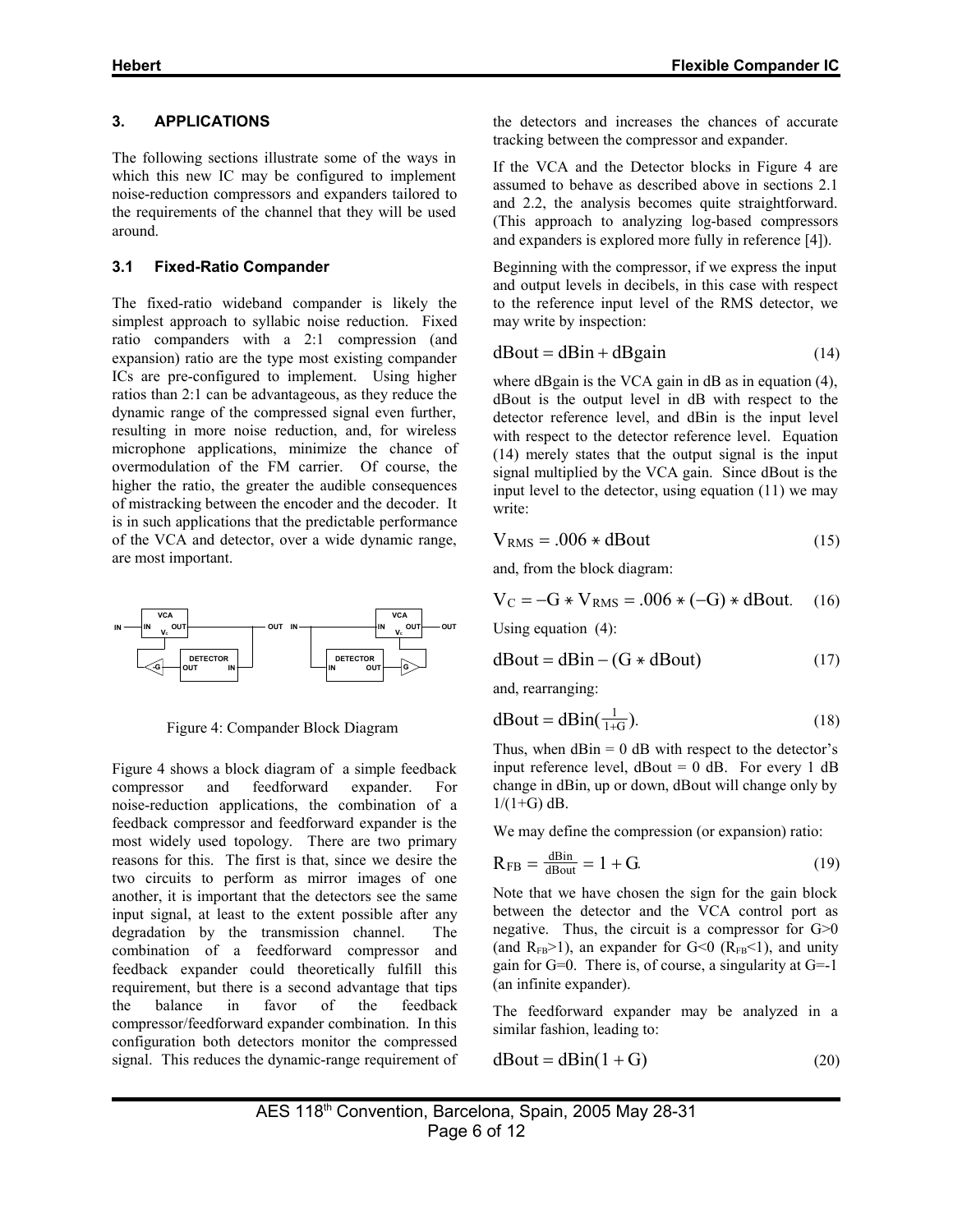and

$$
R_{FF} = \frac{d \text{Bin}}{d \text{Bout}} = \frac{1}{1+G},\tag{21}
$$

where  $R_{FF}$  is the expansion ratio for  $G>0$  and the compression ratio for  $-1 < G < 0$ . At  $G=-1$ , the compression ratio is infinite, resulting in a constant output level. For G<-1 the compression ratio becomes negative, a condition that can produce interesting effects in an above-threshold compressor, but is not of interest in the context of noise reduction.

As stated above, the configurations of interest for noise reduction systems are feedback compressors (G>0) and feedforward expanders (G>0). The most common configuration, with G=1 for each case, yields a 2:1 compressor and 1:2 expander. However, higher ratios are easily achievable with the new IC, simply by adjusting G.

Figure 5 shows an example of a 3:1 compressor implemented with the new IC. The network formed by  $C_1$ ,  $C_2$ ,  $R_1$ , and  $R_2$  serves on convert input voltages to VCA input currents.  $C_1$  provides ac coupling, which prevents any dc voltages present at the input from being modulated by the changes in VCA gain, leading

to audible "thumps".  $R_2$  and  $C_2$  provide 20 dB of fixed high-frequency preemphasis, beginning at approximately 1.4 kHz. The  $R_3/C_3$  network forms the current-to-voltage conversion impedance for VCA output currents. Note that, since,  $R_3$  is twice  $R_1$ , 6 dB of fixed gain is provided in addition to any VCA current gain.

The  $R_4/C_4$  network converts the output voltage to an input current for the RMS detector. They also form a highpass filter to minimize the influence of subsonic information on the compressor action. For audio-band signals, R4 sets the reference input voltage for the RMS detector to:

$$
V_{IN0} = 7.5 \text{ uA} \times 4.99 \text{ k}\Omega = 37.4 \text{ mV} \text{rms.}
$$
 (22)

Capacitor  $C_5$  sets the integration time constant for the detector to:

$$
\tau = (26 \text{ mV} * 10 \text{ uF})/7.5 \text{ uA} = 34.7 \text{ msec.}
$$
 (23)

 $R_5$  and  $R_6$  set G from equation (18) to 2, setting the compression ratio to 3.  $C_6$  provides lowpass filtering that helps to minimize any noise or interference on the VCA control port, and  $C_7$  is OA2's external compensation capacitor. Connecting OA2's



Figure 5: 3:1 Compressor Schematic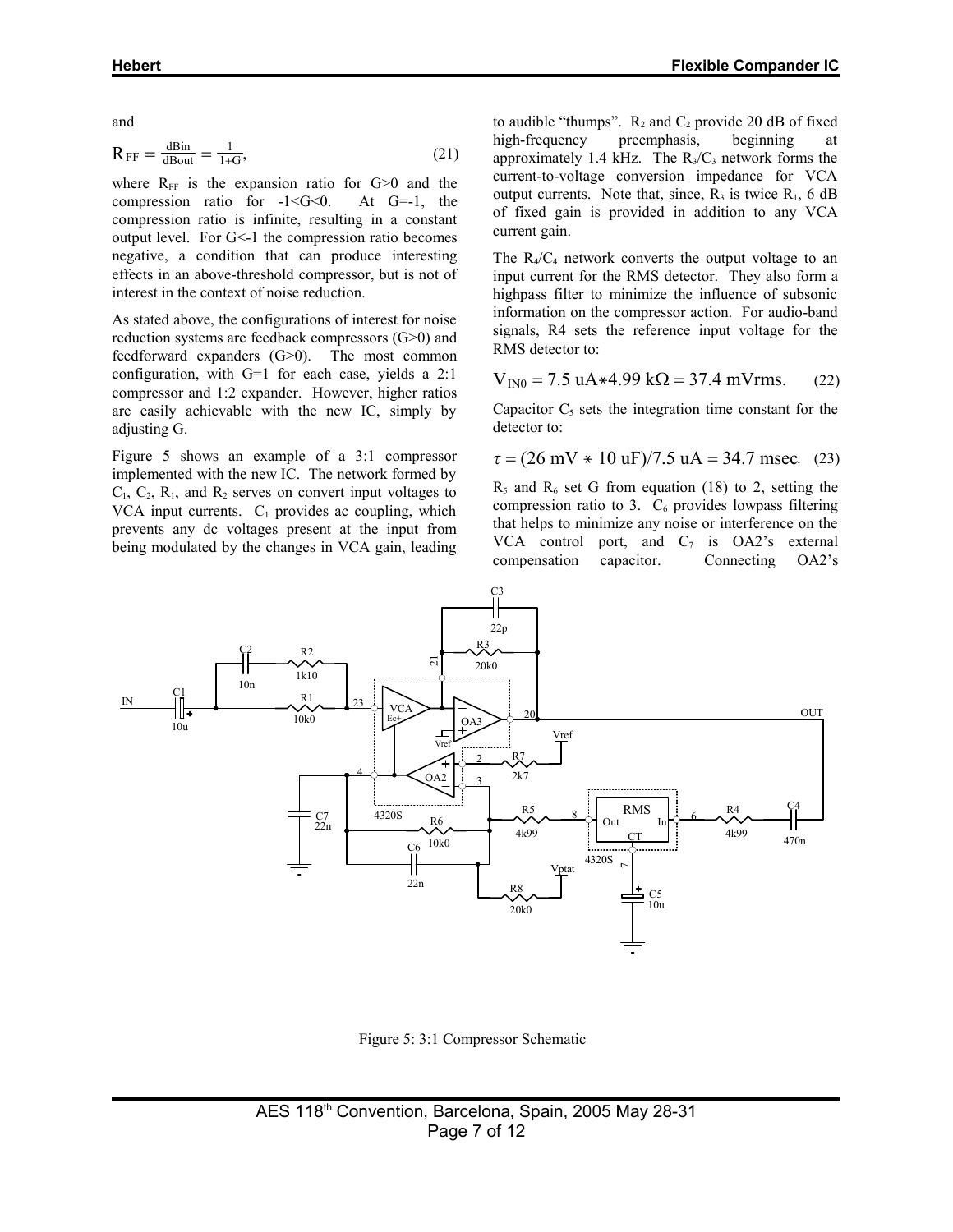non-inverting input to  $V_{REF}$  properly references the VCA control voltage to  $V_{REF}$ , while the chosen value of  $R_7$  provides approximate compensation for dc errors due to OA2's input bias currents.

The connection of  $V_{PTAT}$  via  $R_8$  provides some additional static gain. Remembering from equation (13) that, with respect to  $V_{REF}$ ,  $V_{PTAT}$  is  $-V_T ln(16)$ , the contribution from  $V_{\text{PTAT}}$  to the output of OA2 will be  $0.5*V_T ln(16)$ . Substituting this value into equation (1) yields a VCA gain of:

Iout/Iin = exp(0.5VT ln 16/2VT) = 2. (24)

A simpler approach is to recognize that  $V_{\text{PTAT}}$ 's nominal value of -72 mV represents -12 dB at the VCA's control-port scaling of 6 mV/dB. Multiplying this by -0.5 via OA2 yields +6 dB of VCA gain.

Figure 6 shows the resulting input-output characteristic. Note that the level at which input and output are equal is -22.3 dBu (59.4 mVrms). This is 4 dB above the reference input level voltage of the detector  $(37.4 \text{ mV} \cdot \text{m} \cdot \text{s} = -26.3 \text{ dBu})$  as a result of the 12 dB of gain added via the  $R_3/R_1$  ratio and the PTAT contribution through  $R_8$ . The 12 dB of additional gain in the signal path only moves the curve up by 4 dB due to the 3-to-1 ratio of the compressor.



Figure 6: 3:1 Compressor Input-Output Characteristic

Also note that, for this simple compressor circuit, OA1 and OA4 are still available for use as preamplifiers or additional filtering.

Figure 7 shows the complementary feedforward 1:3 expander circuit, which may be analyzed in much the same way as the compressor circuit. Here OA2 sets G in from equation (21) to 2, resulting in a 1:3 expansion ratio. Components  $R_2$  and  $C_2$  have no effect on the signal path, but keep the high-frequency source impedance at the VCA input below 5 kohm, as is required for stability.



Figure 7: 3:1 Expander Schematic

AES 118<sup>th</sup> Convention, Barcelona, Spain, 2005 May 28-31 Page 8 of 12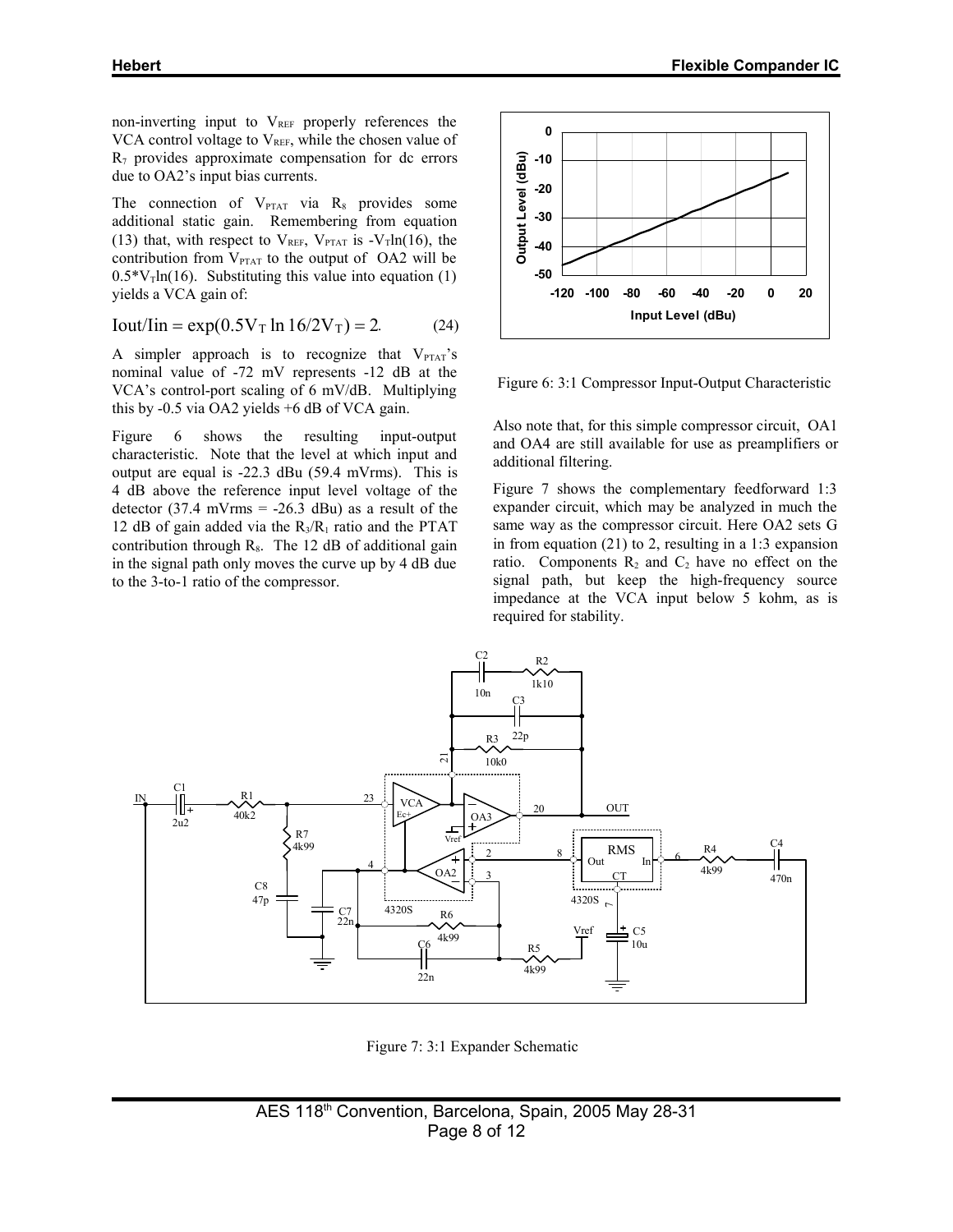

Figure 8: Level-Dependent Compressor Input-Output Characteristic

#### **3.2 Compander with Level-Dependent Ratio**

Compression and expansion ratios that vary with signal level can be advantageous in minimizing the audibility of compander operation. In particular, since low-level signals have little auditory masking potential, reducing the compression/expansion ratio to 1:1 for low-level

signals, which have little masking potential, can minimize the audibility of noise modulation [5].

Designers of wireless microphone products are also faced with increasingly strict regulatory strictures against overmodulation. Increasing the compression ratio to the "limiter" range (10:1 and above) at very high levels can provide a audible improvement over a simple clipper to limit modulation. If both techniques are employed, the clipper is activated only briefly until the limiter reduces the gain sufficiently.

The new IC provides the means to implement repeatable thresholds in the compression or expansion characteristic that are independent of power-supply voltage and temperature. An example of a compression input/output characteristic is shown in Figure 8. Beginning at the lowest input signal levels, we observe a 1:1 slope with a fixed 40 dB of signal gain. At an input level of -70 dBu, the characteristic transitions to a 4:1 compression slope. Above input level of +5 dBu, the compression slope increases to 16:1. Note that the input range from -110 dBu to +10 dBu is compressed to a total of about 60 dB (-70 dBu to -10 dBu).

Figure 9 shows a schematic for implementing this input-output characteristic using the new IC. The fixed



Figure 9: Level-Dependent Compressor Schematic

AES 118<sup>th</sup> Convention, Barcelona, Spain, 2005 May 28-31 Page 9 of 12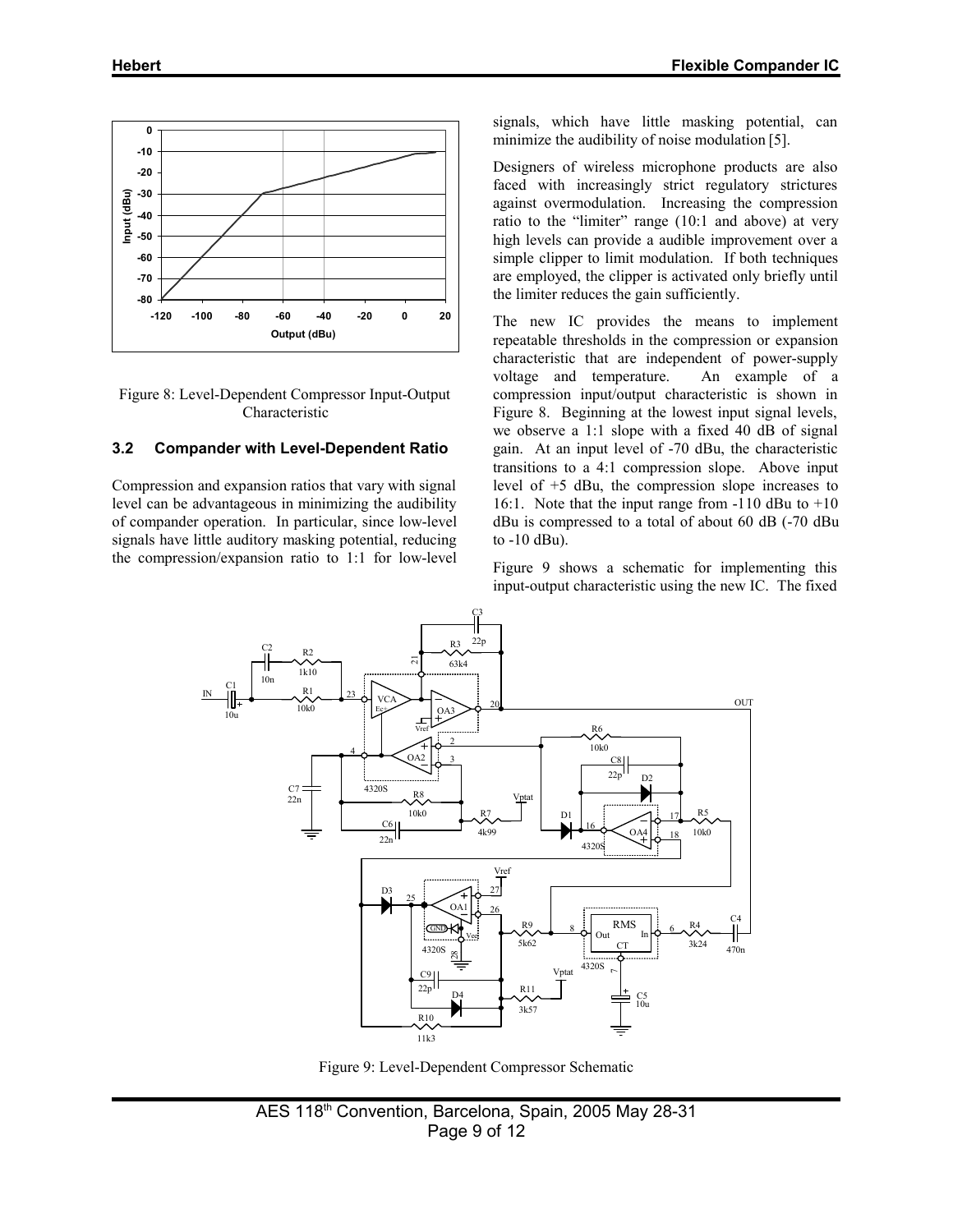40 dB of gain at low input signal levels is accomplished through a combination of VCA current gain via the control port, and the ratio of input and output conversion impedances. The majority of the gain (+24 dB) is established by feeding  $V_{PTAT}$  to the VCA control port with a gain of  $-2$  set by  $R_8$  and  $R_7$ . The other 16 dB is set by the ratio of  $R_3$  to  $R_1$ . (We are referring here to low-frequency gain. Gain at frequencies above 1 kHz is obviously increased by preemphasis network  $R_2/C_2$ .)

The choice of how to establish the static gain (via the VCA control port or via impedance ratios) is somewhat arbitrary. However, there is a limit to how large  $R_3$  can be made before the lowpass pole that it creates with  $C_3$ begins to impair audio-band frequency response.  $C_3$  is necessary to ensure stability by canceling the feedback pole formed by  $R_3$  and the output capacitance of the VCA. As mentioned above in section 2.1, gain-bandwidth product limitations limit the useful audio-band VCA current gain to less than 50 dB.

The first threshold in the input/output curve occurs at an output level of -30 dBu, or 24.5 mVrms. Setting  $R_4$ to 3.24 kohms results in an RMS detector reference input voltage of 24.3 mVrms. Therefore, the output of the detector will go from negative to positive as its input level moves through -30 dBu. OA3, along with  $D_1$ ,  $D_2$ ,  $R_5$ ,  $R_6$ , and  $C_8$  form an inverting half-wave rectifier that will pass only positive outputs from the detector to the non-inverting input of OA2, with a gain of -1. The net gain from the detector to the VCA control port via this path is -3, resulting in the desired 4:1 compression ratio.

The next threshold in the input/output curve occurs at an input level of  $+5$  dBu, 75 dB above the first threshold. Referred to the output, this will be  $(75 \text{ dB})/4 = 18.75 \text{ dB}$  above the -30 dBu output level of the first threshold, or -11.25 dBu. Thus, the half-wave rectifier formed by OA1,  $D_3$ ,  $D_4$ ,  $R_9$ ,  $R_{10}$ , and  $C_9$  must begin to pass the detector's output to the non-inverting input of OA3 when it exceeds +18.75 dB. To accomplish this,  $R_{11}$ , connected to  $V_{PTAT}$ , must sink "18.75 dB" worth of current from OA1's summing junction. Recognizing that  $V_{PTAT}$ represents -12 dB worth of RMS-detector output voltage, we may write:

$$
R_9/R_{11} = 18.75/12 = 1.56.
$$
 (25)

Choosing  $R_9 = 5.62$  kohms,  $R_{11} = 3.57$  kohms satisfies this condition, and choosing  $R_{10} = 11.3$  kohms sets the gain of this stage to -2 for signals that exceed the threshold. Thus, the net gain from the RMS-detector output to the VCA control port for output signals above -11.25 dBu is -15, resulting in a compression ratio of 16:1.

Note that, though we have shown the internal low-noise opamp OA1 being used in the sidechain for this compressor, the characteristics enumerated in section 2.6 may make it more useful elsewhere in the audio signal path. A relatively inexpensive general-purpose opamp will serve nicely in the sidechain, since it is only required to handle slow-moving voltages with small excursions.

Figure 10 shows an example of a complementary expander input/output characteristic. Here, anticipating that line-powered receiver might have a higher available power-supply voltage, we have designed for a higher maximum output level. With a single  $+15$  V supply, OA3 is capable of a  $+15.8$  dBu output swing, so we have translated the input/output curve up by 10 dB, so that what was  $a + 5$  dBu input to the compressor becomes  $a +15$  dBu output from the expander. We have also eliminated the second threshold, meaning that signals that were above the limit threshold will not be expanded back to their original level. In fact, the net result will be a 4:1 compression for signals above the limit threshold.



Figure 10: Level-Dependent Expander Characteristic

Figure 11 shows a schematic of a feedforward expander that implements the expansion characteristic. The 10 dB upward translation of the characteristic means that the static attenuation at low input levels need only be -30 dB, rather than the -40 dB that would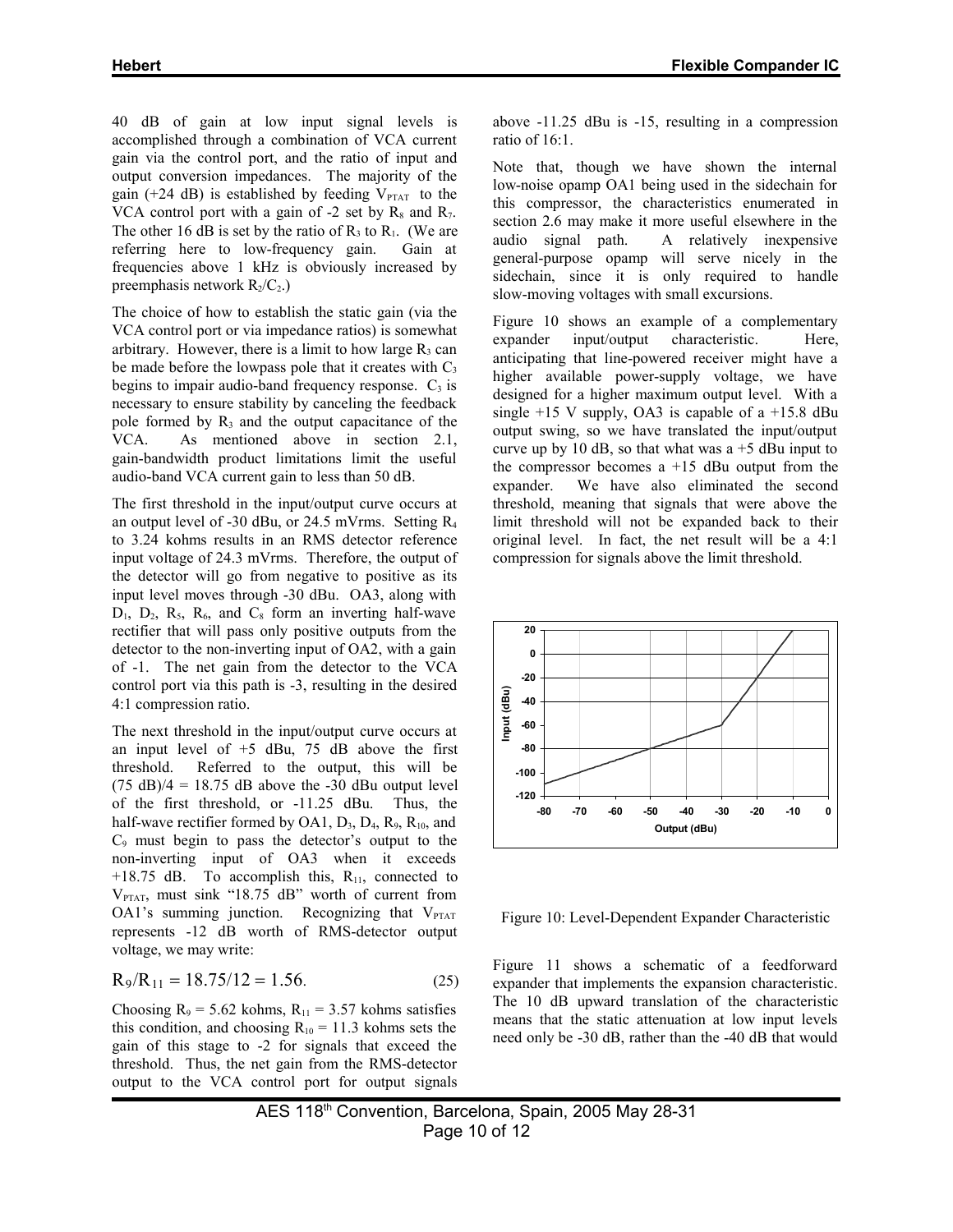

Figure 11: Level Dependent Expander Schematic

exactly complement the compressor characteristic. The ratio of  $R_3$  to  $R_1$  is set to produce -6 dB of low-frequency attenuation. The remaining -24 dB comes from the PTAT generator via OA1 and OA2 with a net gain of  $+2$  to the VCA control port.

The RMS-level detector is again set up for in input reference level of -30 dBu, which is where the threshold occurs. The half-wave rectifier circuit around OA4 passes the detector output on to OA1 with a gain of -1 for input signal levels above this point. The net gain from the detector to the VCA control port in this case is  $+3$ , resulting in the 1:4 expansion ratio.

It is worth noting that, unlike the fixed-ratio compander, level mismatches between the output of the compressor and the input of the expander will result in mistracking in a level-dependent ratio compander. (In the fixed-ratio compander, they merely result in a static gain change.) However, for wireless microphone systems using FM transmission, maximum modulation levels from the transmitter must be controlled due to governmental regulations. At the receiver, the audio signal level resulting from a given modulation level can also be well-controlled, and is not subject to used adjustment. Thus, these systems can incorporate level-dependent ratio companders relatively easily.

#### **4. SUMMARY AND CONCLUSIONS**

The preceding circuits are intended solely as examples to demonstrate the flexibility and capability of the new integrated circuit. Since details such as the dynamic range and noise spectrum of transmission channels vary, compander circuitry should be designed with those characteristics in mind. The new IC gives designers the freedom to shape the compander circuit in many ways, while the consistency of the log-based signal processing ensures repeatable characteristics. As the IC consumes only 3.7 mA from  $a + 5$  V power supply, this performance does not come at the expense of battery life.

There are other approaches to compander circuitry that are possible with this IC that are beyond the scope of this paper. These include frequency dependent compression/expansion characteristics, multi-band companders, and level-dependent integration time constants for the RMS-level detector. Also, the thresholds in level-dependent compressors and expanders such as those described above, can easily be turned into "soft-knee" thresholds.